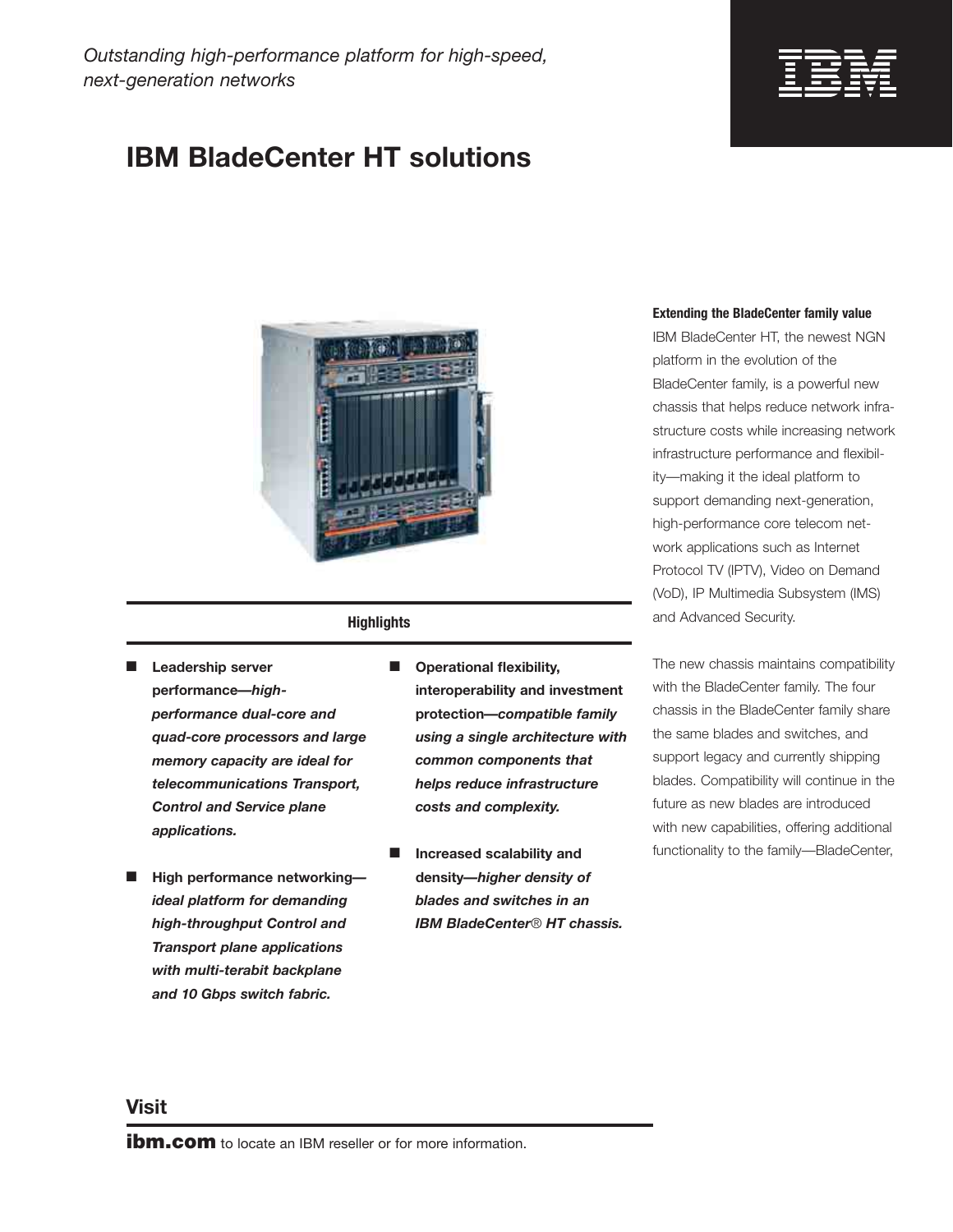BladeCenter T and BladeCenter H chassis. Leveraging a single, compatible architecture enables you to reduce costs and complexity, while delivering investment protection for your next-generation network (NGN) infrastructures.

Customers who will benefit most from BladeCenter HT include telecommunications Network Equipment Providers and Service Providers (SPs) looking for:

- *An IMS that supports Control plane applications such as Home Location Register (HLR), Home Subscriber Server (HSS) and Media Resource Function (MRF) and Transport plane applications such as media servers and media gateways.*
- *IPTV, including VoD servers, channel change broadcast servers, applications and online gaming, content distribution and protection and online guides.*
- *High-speed advanced security solutions, such as firewall, Virtual Private Network (VPN), intrusion prevention, denial-of-service prevention, traffic shaping, antivirus, deep-packet inspection, Quality of Service (QoS), lawful intercept and anti-spam solutions.*

● *Control plane gateways that support Signaling System 7 (SS7), Voice over IP (VoIP), Internetworking and the use of transport plane Advanced Mezzanine Cards (AMC) commercial-off-the-shelf (COTS) products in various combinations to flexibly address existing public switched telephone network (PSTN) interfacing.*

### **A scalable platform for next-generation networks**

BladeCenter HT extends the value of the BladeCenter family by providing a highly dense, carrier-grade platform on which IBM Business Partners, SPs and Network Equipment Providers can build their IP-based, next-generation networks. This high-performance, scalable, industry-standard computing platform is designed to help SPs accelerate revenue generation, reduce costs and improve customer loyalty. BladeCenter HT extends the ability of the BladeCenter family to scale, consolidate existing/new workloads efficiently and save valuable floor space and costs through a reduced footprint.

Leveraging the BladeCenter family of systems will enable telecommunications companies to become more nimble, efficient and responsive to business changes and opportunities—addressing the challenges of delivering new, revenue-generating services quickly and cost-effectively.

#### **Increased operational flexibility**

Since the introduction of BladeCenter in 2002, the BladeCenter family provides system compatibility—achieved through common components for blades, switches, I/O, storage, management and options. This is continued with BladeCenter HT and the additional operational flexibility provided for deploying systems based upon specific requirements—data center or central office, DC or AC power, NEBS-3/ETSI and high availability. When combined with support for the Linux®, Windows®, AIX® and Sun Solaris operating systems, the BladeCenter family helps give SPs the flexibility needed for application development and deployment. Focus on applications can be leveraged from one environment to another, expanding market reach and reducing time to market.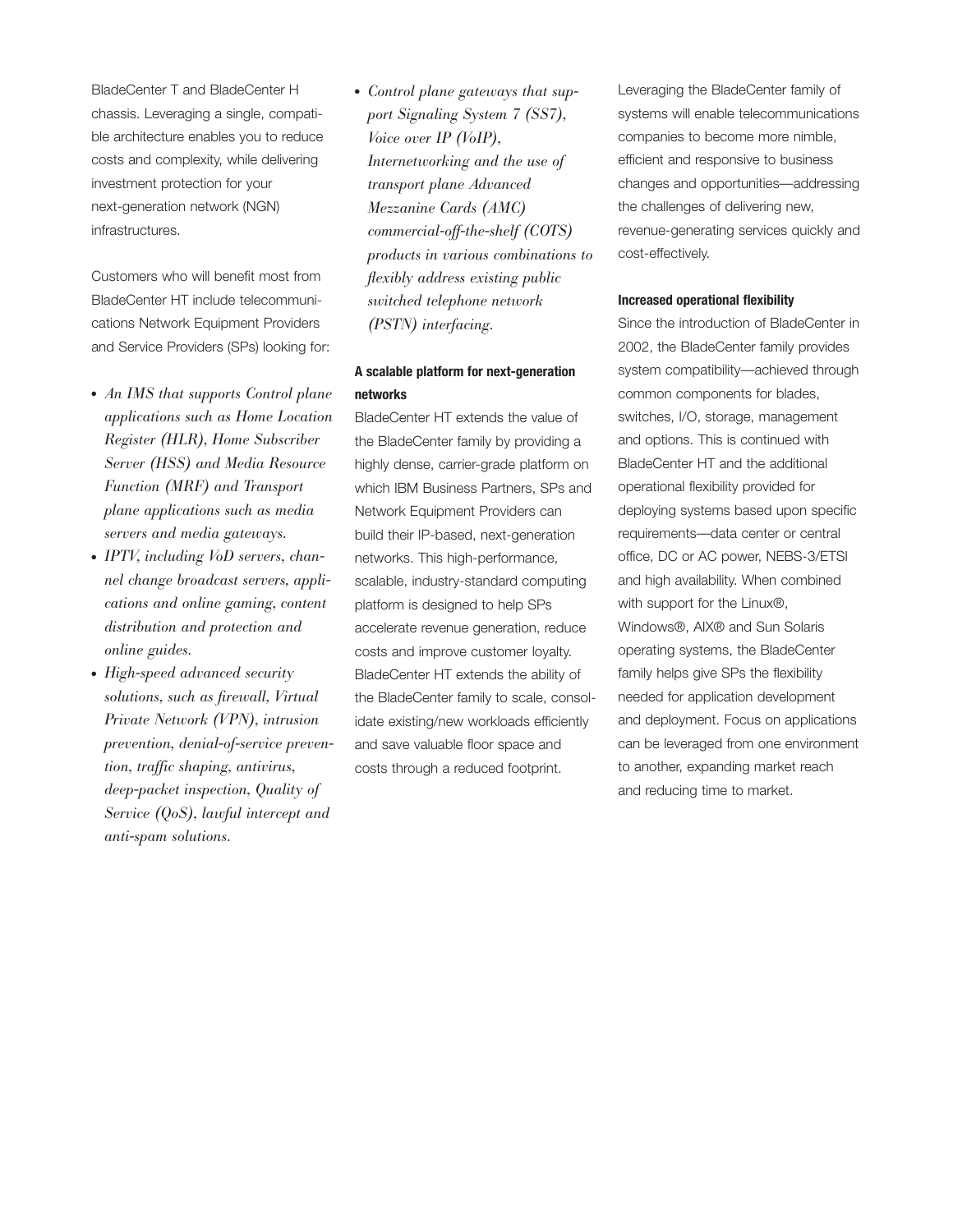The BladeCenter family is unique in today's market as the only platform optimizing operational efficiency and flexibility—spanning both the telecommunications and enterprise markets using a common set of components. BladeCenter, BladeCenter T and BladeCenter H have been designed to coexist with other telecommunications industry architectures.

#### **Highly reliable systems**

As with the BladeCenter T announced in 2004, BladeCenter HT delivers rich telecom features and functionality, including integrated servers (i.e., processing), storage and networking, fault-tolerant features, optional hotswappable redundant DC or AC power supplies and cooling, and built-in system management resources. BladeCenter HT has been designed to meet the rigorous Network Equipment Building System (NEBS) standards for electromagnetic compatibility, thermal robustness, fire resistance, earthquake and office vibration resistance, transportation and handling durability, acoustics and illumination and airborne contaminant resistance. The result is a chassis with easy deployment into telecommunications racks and infrastructures, helping reduce implementation complexity and time to market.

*"IBM BladeCenter provides an effective in-network server platform for Bytemobile's Unison integrated IP services architecture, which offers wireless carriers seamless interoperability and scalability."*

This platform, coupled with the carriergrade Linux operating system, provides a standards-based foundation for a new generation of mission-critical applications, providing additional resilience and reliability to your NGN infrastructures.

#### **Highly dense, scalable solution**

The dense architectural design of BladeCenter HT doubles the density available from IBM's carrier-grade, rack-mount servers by supporting the deployment of up to 12 blade servers per chassis. BladeCenter HT supports IBM blade servers including Intel® (HS20, HS21), AMD Opteron (LS20, LS21/41) and IBM POWER™ (JS20, JS21) processor-based blade servers, making it a cost-effective, efficient solution for adding scale and capacity for NGN environments and applications such as IPTV, VoD, IMS architectures and Advanced Security.

—Adrian Hall, Vice President of Marketing and Business Development, Bytemobile

#### **Infrastructure Management**

BladeCenter, with integrated management tools, provides a single point of control for managing an entire telecommunications environment, helping to maximize system reliability and availability. Coupled with IBM Director management software, SPs can help simplify administration and reduce costs associated with supporting multiple disparate servers and operating systems, including maintenance, licensing, floor space and other overhead.

#### **Collaborate to innovate**

IBM has opened the design specifications for BladeCenter, allowing third parties to easily design compatible networking switches, blade adapter cards (daughter cards) and appliance and communications blades for the platform. The open BladeCenter design specifications are intended to harness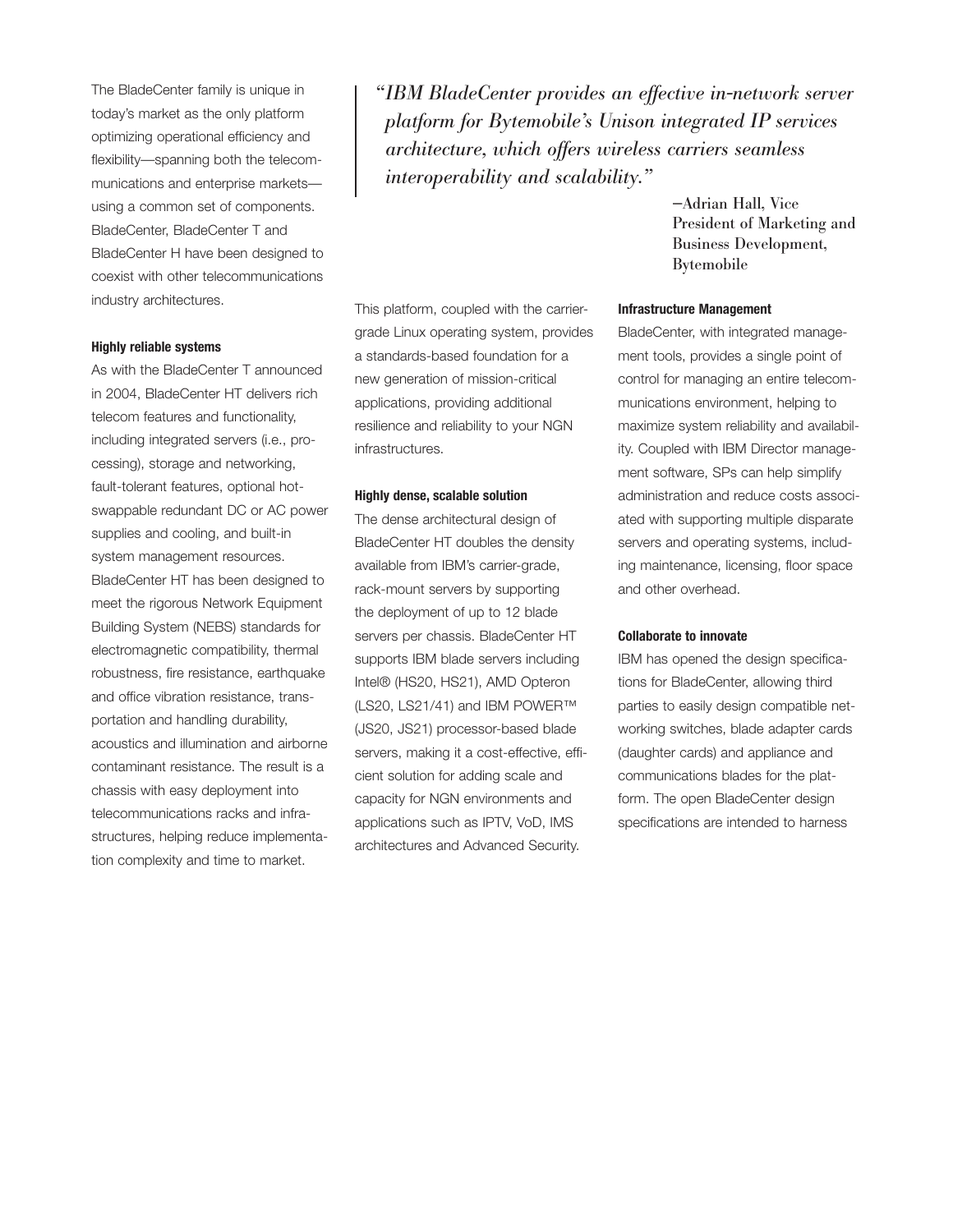the development power of the industry and deliver an even more comprehensive solution to customers, reducing time to market for deploying new services.

Blade.org, formed in late 2005 as a group of companies driving innovation on BladeCenter-based platforms, has emerged into an open community comprised of more than 40 technology leaders that advance next-generation technologies for blades focusing on solution design guidance, compliance and interoperability testing. The BladeCenter Alliance Program, comprised of more than 700 members, extends the architecture of BladeCenter with the technological skills of companies from a wide range of disciplines. Alliance providers have chosen BladeCenter because they believe the architecture adds value to the solutions they create for their customers.

#### **Foundation for virtualization**

BladeCenter HT takes virtualization to the next level by enabling server, storage and I/O sharing across multiple chassis of blades—making it ideal for even the most demanding telecommunications environments. Virtualization provides the ability to share and manage workloads across multiple resources, making your NGN infrastructure more responsive and efficient, enabling an improved user experience.

#### **Openness**

Making compatibility and upgrading even easier, IBM has published the design specifications for BladeCenter, allowing equipment manufacturers, SPs and ISVs to design compatible NGN and appliance blades, networking switches and adapter cards for the BladeCenter platform.

*"IPTV service providers will appreciate the performance, ease of management and scalability offered by IBM's BladeCenter. Consumers are very demanding of their TV services, and IBM's proven, carrier-grade servers will allow our customers to roll out innovative IPTV offerings with confidence."*

> —Mauro Bonomi, CEO, Minerva Networks

### **Increased Interoperability and Internetworking**

The BladeCenter family addresses the connectivity, interoperability and internetworking requirements facing today's service providers with the introduction of the IBM BladeCenter 4x1 AdvancedMC Carrier Blade and the IBM BladeCenter NGN Gateway Blade. These provide the following:

- *Cost effectively integrate telecommunications transport plane applications, which often comprise a significant proportion of total network costs, such as Mobility/Wireless, Media and Signaling gateways, as well as Network Processors (NP), into BladeCenter.*
- *Route packets from a wireless LAN to another network (typically wired), enable multimedia communications across NGN networks over multiple transport protocols such as IP and ATM and deploy SS7 functionality for efficient call setup/tear down in BladeCenter. In addition, packet processing within IP networks can be enhanced and optimized.*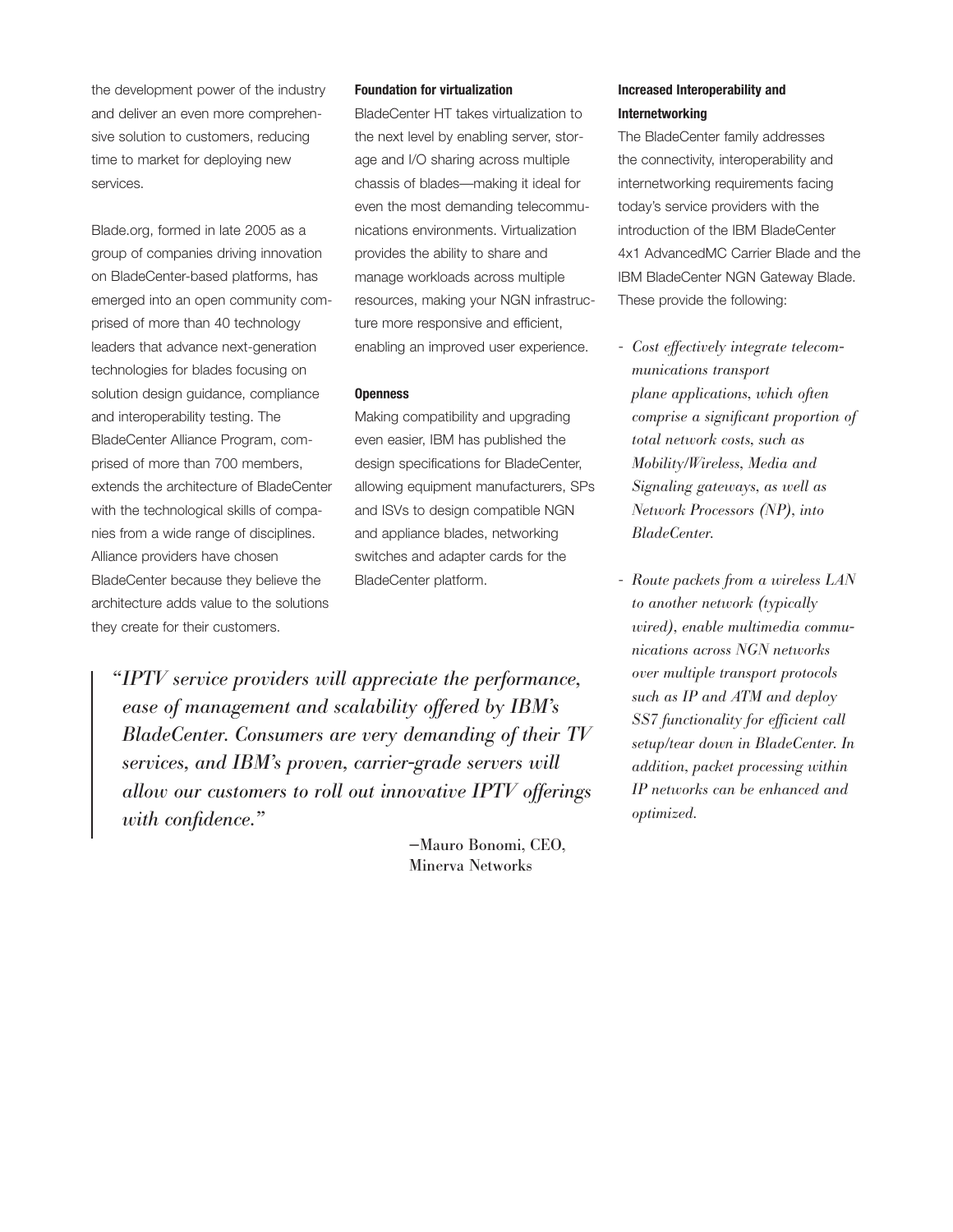- *Enhance I/O interoperability between BladeCenter and legacy architectures, and AdvancedTCA, with industry-standard Advanced Mezzanine Cards (AMC), Network Processor and DSPs for such applications as WAN I/O transport, media gateway and signal internetworking.*
- *Dramatically increase scalability for emerging NGN applications, such as VoD, requiring many streaming ports to servers by providing up to eight Gigabit Ethernet ports.*

### **Industry leadership**

IBM is uniquely positioned to assist in the transformation of telecommunications networks, providing:

- *Leadership server performance featuring high-performance dual-core and quad-core processors from Intel, AMD and IBM and large memory capacity are ideal for telecommunications Control and Service plane applications*
- *High-performance networking for throughput-intensive Transport plane applications with more than 1.2 Tbps backplane capacity (up to 40 Gbps throughput per blade)*
- *Operational flexibility, interoperability and investment protection with a compatible family of systems using a single architecture with common components help reduce cost and complexity of NGN implementations*
- *Increased scalability and density with more capacity for blades and switches. Certified testing by Underwriters Laboratories*® *(UL) of the BladeCenter HT chassis is in progress, and when complete the BladeCenter HT chassis will be covered under a UL certified NEBS Level 3/ETSI test report, which will be available for review with customers.*
- *Open, industry-standard platform based on open standards, BladeCenter HT leverages a broad ecosystem of industry-leading NGN applications, greatly enhancing interoperability and reducing time-to-market*

Delivering incredible core telecommunications performance and high-speed networking ideal for integrating Service, Control and Transport plane applications into a single, open, industrystandard platform that can significantly lower Service Provider capital and operating expenses—that's BladeCenter HT.

#### **BladeCenter HT chassis options**

These options are available only with the BladeCenter HT chassis.

### **BladeCenter HT Power Supply Module (DC or AC power)**

Bringing greater reliability and greater availability, this power supply module provides both power and redundancy to BladeCenter HT environments requiring DC or AC power.

### **BladeCenter HT 2-Post and 4-Post Rackmount Kits**

Specially designed to support the compact BladeCenter HT chassis, in 2-post or 4-post racks, typically found in the telecommunications industry.

### **BladeCenter HT Advanced Management Module (AMM) Interposer**

An extender (connection link) between the Advanced Management Module and the BladeCenter HT midplane maintains the internal fabric and signaling between the two. One of these interposers comes standard but this option must be ordered if a redundant AMM is deployed.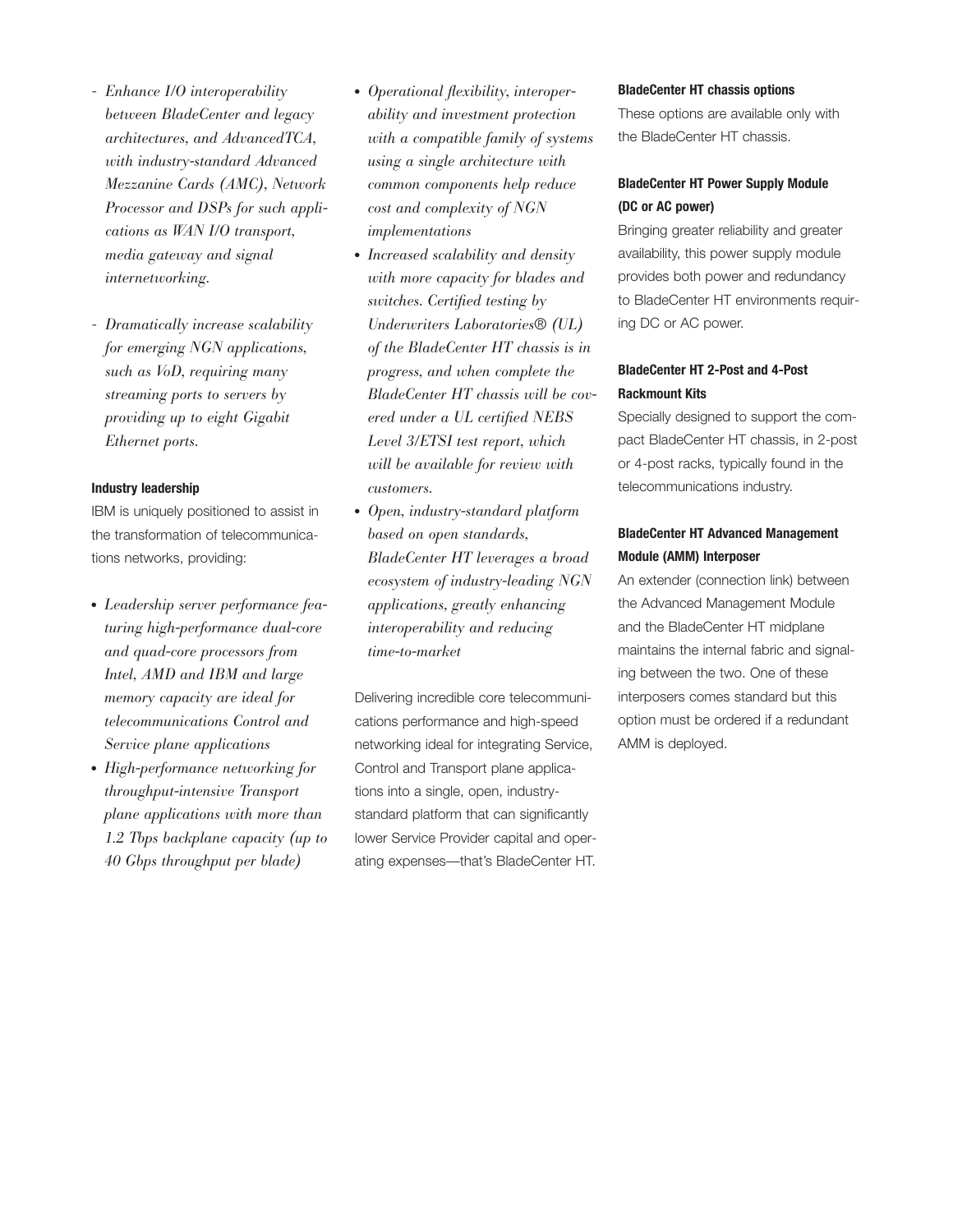### **BladeCenter HT Interposer for Gigabit Switch and Bridge Bays**

An extender (connection link) between the Gigabit Switch/Bridge Bays and the BladeCenter HT midplane maintains the internal fabric between the two. One of these interposers must be ordered for each Ethernet/network switch and/or Pass Thru module deployed.

## **BladeCenter HT Interposer for Gigabit Switch/Bridge Bays with Interswitch Links (ISL)**

An "extender" (connection link) between the Gigabit Switch/Bridge Bays and the BladeCenter HT midplane maintains the internal fabric between the two. Interswitch links provide the ability to establish load balancing or high-speed communications between switch pairs without consuming valuable external ports.

### **BladeCenter HT Interposer for High-Speed Switch Bays**

An extender (connection link) between the high-speed switch bays and the BladeCenter HT midplane maintains the internal fabric and signaling between the two. One of these interposers must be ordered for each high-speed switch module deployed.

#### **BladeCenter HT Redundant Media Tray**

A customer serviceable, half blade design media tray directly wired to the BladeCenter HT midplane can be removed without impacting operation of the chassis. This tray includes two external USB connectors and light path diagnostics and also supports optional 1GB and 4GB Compact Flash drive options typically used for local boot of OS.

#### **BladeCenter HT 1GB Compact Flash Option**

This optional 1GB compact flash module is a media tray option and supports the boot of an OS from any blade server. It provides flash-based storage (non-rotating media) that is capable of passing NEBS/ETSI certification as required in thermally challenged telecommunications environments.

#### **BladeCenter HT 4GB Compact Flash Option**

This optional 4GB compact flash module is a media tray option and supports the boot of an operating system from any blade server housed inside the BladeCenter HT chassis. It provides

flash-based storage (non-rotating media) that is capable of passing NEBS/ETSI certification as required in thermally challenged telecommunications environments.

### **BladeCenter HT Bezel (includes Filter and Cable Management Collar)**

This 90mm thick bezel, which houses a customer replaceable filter and cable management arm to simplify cable routing, attaches to the front of the BladeCenter HT chassis and supports the deployment of I/O cabling inside the chassis "envelope" to maintain operational integrity of the system. The NEBS/ETSI test of the BladeCenter HT chassis includes this bezel.

### **BladeCenter HT Replacement Filters (4 pack)**

A pack of four "customer replaceable" filters, which are easily deployed inside the BladeCenter HT Bezel. Typically, a filter should be replaced every 3-4 months to keep external contaminants such as dust and airborne particles from impacting the operational integrity of the BladeCenter HT chassis.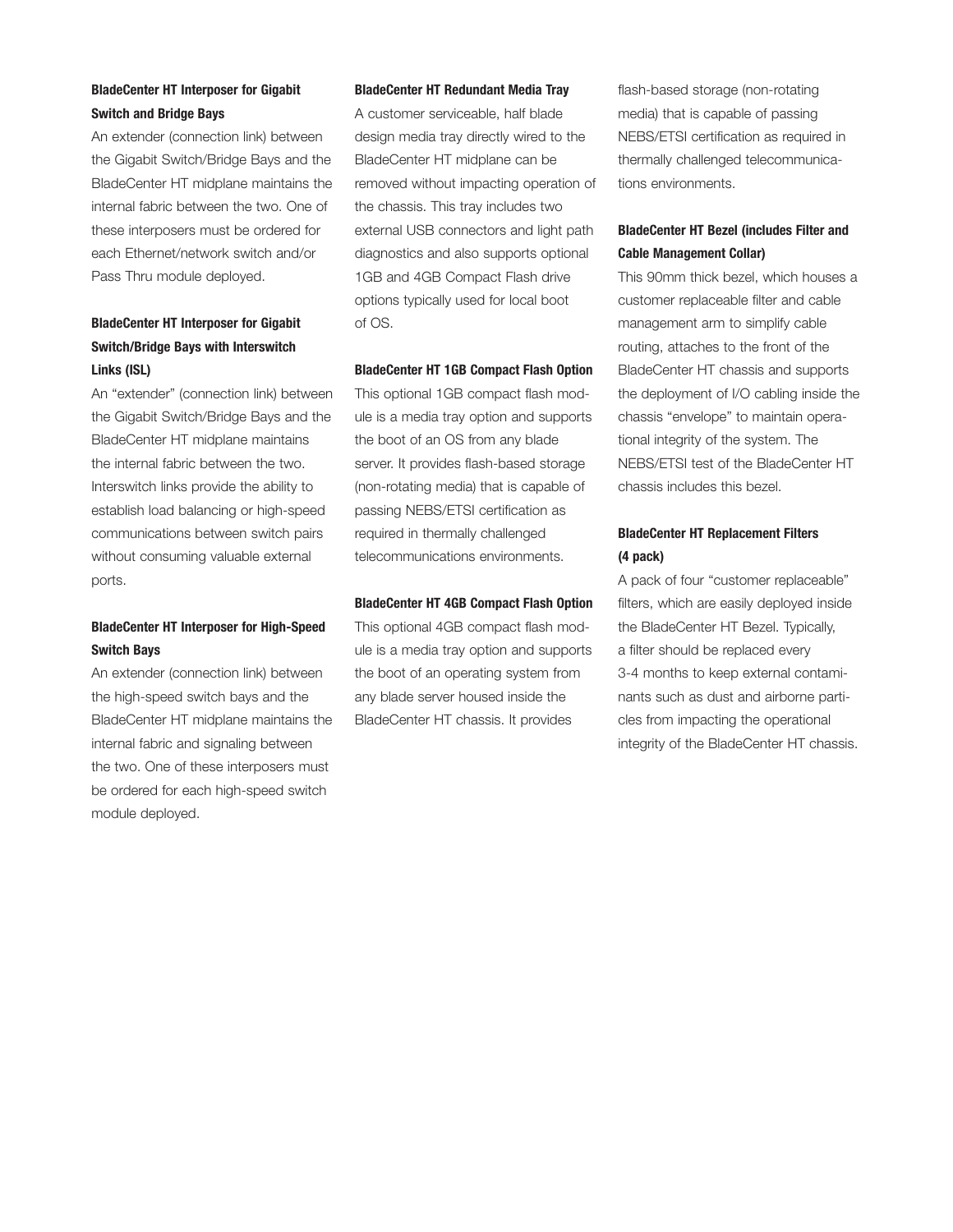### **BladeCenter chassis at a glance**

|                                                                           | <b>BladeCenter HT</b>                                                                                                           | <b>BladeCenter H</b>                                                         | <b>BladeCenter T</b>                     | <b>BladeCenter</b>                       |
|---------------------------------------------------------------------------|---------------------------------------------------------------------------------------------------------------------------------|------------------------------------------------------------------------------|------------------------------------------|------------------------------------------|
| <b>Year</b><br><b>introduced</b>                                          | 2007                                                                                                                            | 2006                                                                         | 2004                                     | 2002                                     |
| <b>Rack form</b><br>factor                                                | <b>12U</b>                                                                                                                      | 9U                                                                           | 8U                                       | 7U                                       |
| <b>Blade bays</b>                                                         | 12                                                                                                                              | 14                                                                           | 8                                        | 14                                       |
| <b>Standard</b><br>media                                                  | USB, optional Compact<br>Flash, (no DVD/CD)                                                                                     | DVD-ROM                                                                      | DVD-ROM, floppy                          | DVD-ROM, floppy                          |
| <b>Number of</b><br>switch fabrics                                        | Up to four legacy, up to four<br>high speed and up to two<br>bridge modules                                                     | Up to four legacy, up to four<br>high speed and up to four<br>bridge modules | Up to four                               | Up to four                               |
| <b>Power supply</b><br>module                                             | AC or DC                                                                                                                        | AC                                                                           | AC or DC                                 | AC                                       |
| <b>Thermal design</b>                                                     | Four hot-swap fan modules                                                                                                       | Two hot-swap fan modules<br>plus up to 12 hot-swap fans                      | Four hot-swap blowers                    | Two hot-swap blowers                     |
| <b>Systems</b><br>management<br>controller                                | Up to two Advanced<br>Management Modules                                                                                        | Up to two Advanced<br>Management Modules                                     | Up to two BCT Management<br>Modules      | Up to two BC Management<br>Modules       |
| <b>NEBS-3/ETSI</b><br>chassis                                             | Yes                                                                                                                             | No                                                                           | Yes                                      | No                                       |
| <b>4X InfiniBand,</b><br><b>10Gb Ethernet</b><br>capability<br>(internal) | Yes                                                                                                                             | Yes                                                                          | N <sub>0</sub>                           | N <sub>0</sub>                           |
| <b>External I/O</b><br>ports                                              | USB-based keyboard,<br>mouse (KM), Ethernet,<br>DB15, Analog Video                                                              | Keyboard, video, mouse,<br>Ethernet, USB                                     | Keyboard, video, mouse,<br>Ethernet, USB | Keyboard, video, mouse,<br>Ethernet, USB |
| <b>Systems</b><br>management<br>software                                  | IBM Director with systems management and trial deployment tools                                                                 |                                                                              |                                          |                                          |
| <b>IBM Predictive</b><br><b>Failure</b><br><b>Analysis<sup>®</sup></b>    | Hard disk drives, processors, blowers, memory                                                                                   |                                                                              |                                          |                                          |
| <b>Light path</b><br>diagnostics                                          | Blade server, processor, memory, power supplies, blowers, switch module, management module, hard disk drives and expansion card |                                                                              |                                          |                                          |
| <b>Limited</b><br>warranty <sup>1</sup>                                   | 3-year onsite limited warranty                                                                                                  |                                                                              |                                          |                                          |
| <b>External</b><br>storage                                                | Support for IBM System Storage™ solutions                                                                                       |                                                                              |                                          |                                          |

Visit **ibm.com**/systems/bladecenter for

more information on IBM blade servers.